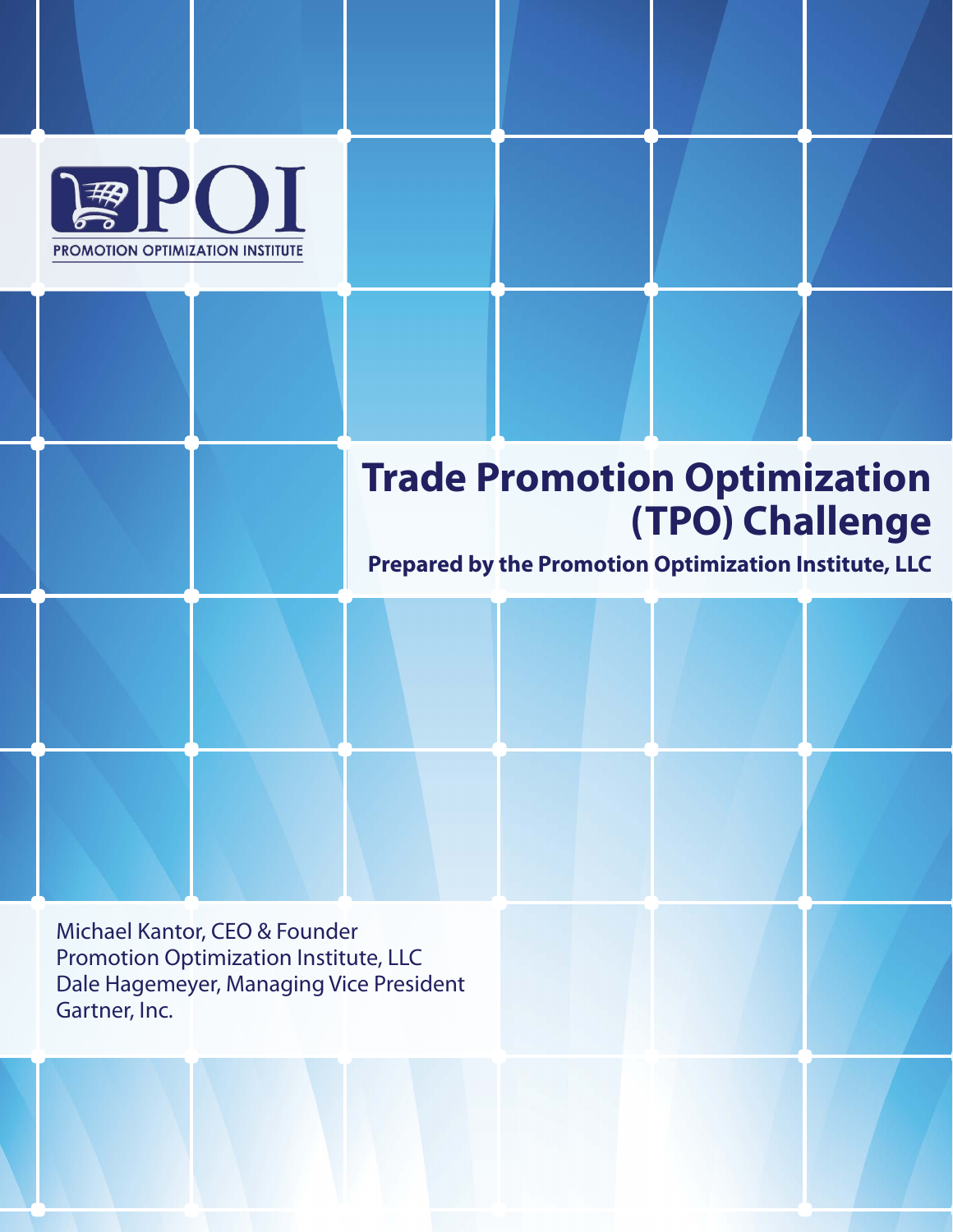

# The "Predictive" Path to **Promotion Optimization Summit**

#### **The POI Trade Promotion Optimization (TPO) Challenge**

During the Fall 2011 POI Predictive Path to Promotion Optimization Summit, a Trade Promotion Optimization (TPO) Challenge was designed by the Promotion Optimization Institute with Gartner and four vendors accepted the challenge and participated. The goal of the "TPO Challenge" was to demonstrate and showcase to the 182 consumer packaged goods and retail attendees how the power of predictive accuracy combined with insights into a promotion scenario is helping to usher in a new way of engaging and collaborating. The TPO Challenge was designed to help realign the focus of trading partners across sales, marketing, merchandising, finance, and supply chain to analyze promotional outcomes.

The participating vendors in the TPO Challenge were Accenture CAS, AFS Synectics, G4 Analytics, and TABS Group. The judging panel consisted of Dale Hagemeyer, Managing Vice President, Industries Research Manufacturing, Gartner; Mike Kantor, CEO of the Promotion Optimization Institute; and John L. Stanton, PhD, Professor of Food Marketing, Saint Josephs University. In addition to the judging panel, POI summit attendees -- consumer packaged goods and retailer sales, marketing, and merchandising executives --also provided judging input.

#### **Trade Promotion Management and Trade Promotion Optimization Defined**

Before diving into the TPO Challenge itself, we will examine exactly the POI definitions of Trade Promotion Management and Trade Promotion Optimization.

Trade Promotion Management (TPM) is the process of planning and accounting for the funding of events and activities at retail including brand management, budgeting, account management, demand planning, integrated sales and marketing, retail execution, and back-end processes (including settlement), and analytics.

Trade Promotion Optimization (TPO) is the process of utilizing integrated goals, factoring in promotion (e.g. price, duration) and supply constraints, and predictive analytics to create continuously improving trade promotion strategies and results. TPO requirements include:

- Aggregate volume planning and predictive modeling (V, S, P)
- Fund allocation predictive modeling and optimization
- Account team event and calendar predictive modeling and optimization
- **Post-event causal decomposition and performance reporting**
- Applied learnings, course correction, and continuous improvement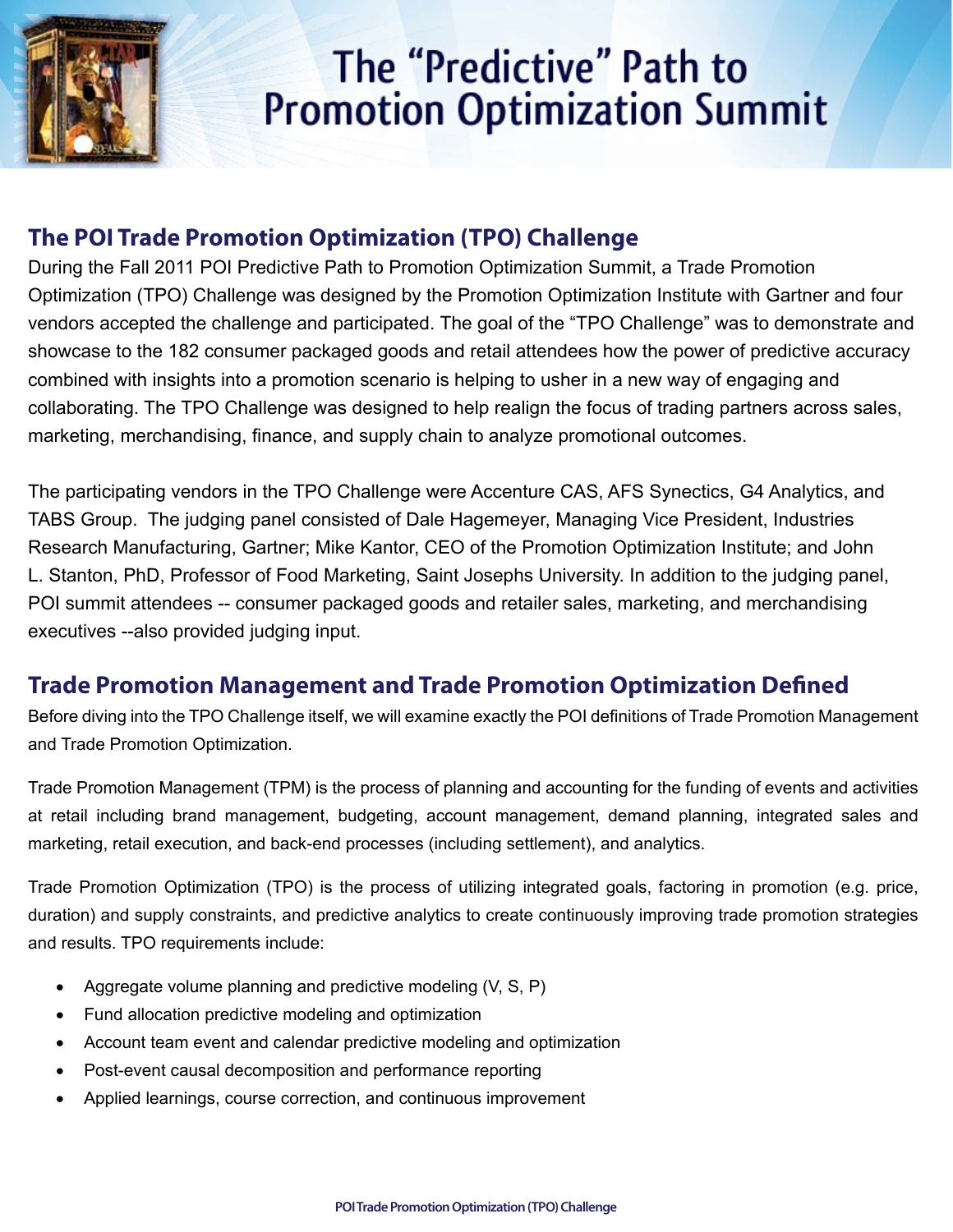## **Getting There One Step at a Time**



Source: Joint POI and Gartner research

#### **The Challenge**

The TPO Challenge presented the four technology providers with two years of sales history for three products across 40 retail accounts. The sales history included both POS and shipments along with the promotional programs run throughout this period. Technology providers were given the opportunity to run this data through their application, analyze the historical activity and build a promotional model for future performance. In addition, a set of future promotions was provided to give the technology providers the opportunity to predict future performance and to give POI a means of comparing technology providers.

#### **The data set consisted of:**

- 2 product groups
- 3 products (pricing/spend details, etc.)
- 2 years of historical data (tactic, duration, etc.)
- 1 current promotion at retail
- • Weekly shipments
- • Weekly consumption
- • Historical calendar
- Syndicated ACV

#### **Metrics of Success** (for the one forecasted promotion):

- • Forecast Accuracy
- • Volume
- Incremental Lift
- ROI (Incremental Profit/Promotional Spend)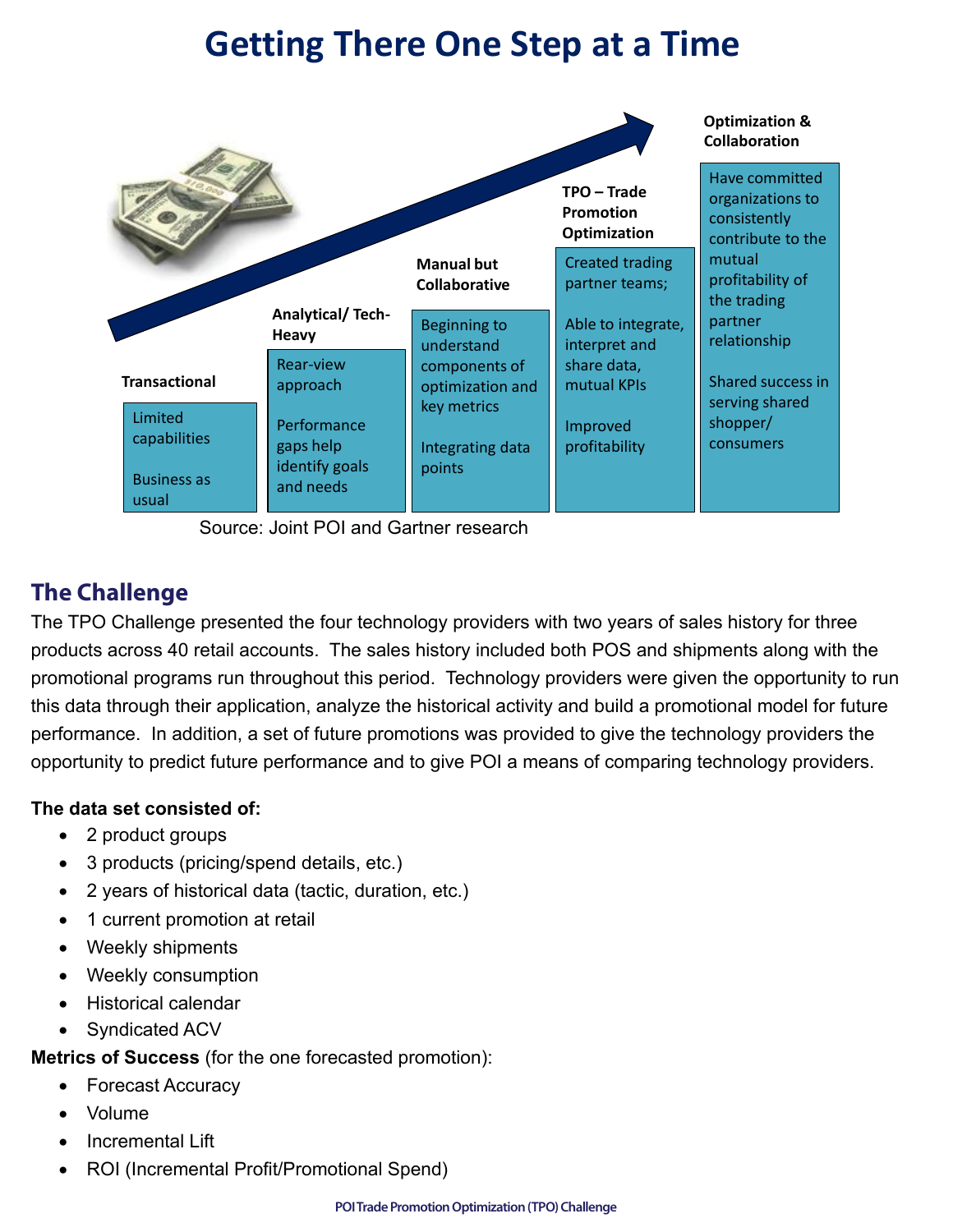**Other measures of Success** (Approach, Optimization, Plan):

- Optimization Strategy
- • Optimized Promotion Capabilities
- Recommendations
- • Collaborative Approach to Optimization
- Other, Creative Approach

## **The TPO Challenge Results**

First, we would like to congratulate all of the participants for demonstrating they all possessed the necessary capabilities around Trade Promotion Optimization and Predictive Analytics. Each participant has a viable solution. The judges and the voting CPG/Retailer attendees at the POI Summit recognized the value and viability of all the solutions. The results were very close.

Both the panel judges and the CPG/Retailer attendees' voter results were consistent across the measures of success (via live audience response): optimization strategy, optimized promotion capabilities and recommendations, collaborative approach to optimization, alternative approach, and overall TPO Challenge experience.

**Optimization Strategy** – Accenture CAS was voted the best optimization strategy within the exercise with AFS/Synectics Group coming in as a close second. G4 Analytics and TABS both offered unique approaches to overall strategy.

**Optimized Promotion Capabilities** –AFS/Synectics Group and Accenture CAS came out tied for the top spot as voters recognized the two approaches as strongest. In addition, judges made many positive comments on the AFS/Synectics live simulation examples and working through the scenarios.

**Recommendations** – When it came to building a plan, calendar, and working through the given variables, and constraints, Accenture CAS and AFS/Synectics Group were judged the most complete, and tied back to the given data set/scenario.

**Collaborative Approach to Optimization** – All participants demonstrated the necessary focus on category effects plus the benefits of an accurate forecast.

**Alternative Approach** – TABS Group was recognized for their alternative approach to the data, and the challenge with a focus on achieving accurate baselines, and developing models for specific retailer profiles.

**Overall POI TPO Challenge Experience** – When accounting for all components of the Challenge/ Showcase, Accenture CAS edged out AFS/Synectics Group for the top spot. Each had completed the necessary components of the exercise, and demonstrated the solutions around the given requirements. This report on the POI TPO Challenge summarizes the results along with the approach by each of these capable solutions providers follow. Again, all participants should be congratulated for their thought leadership and execution.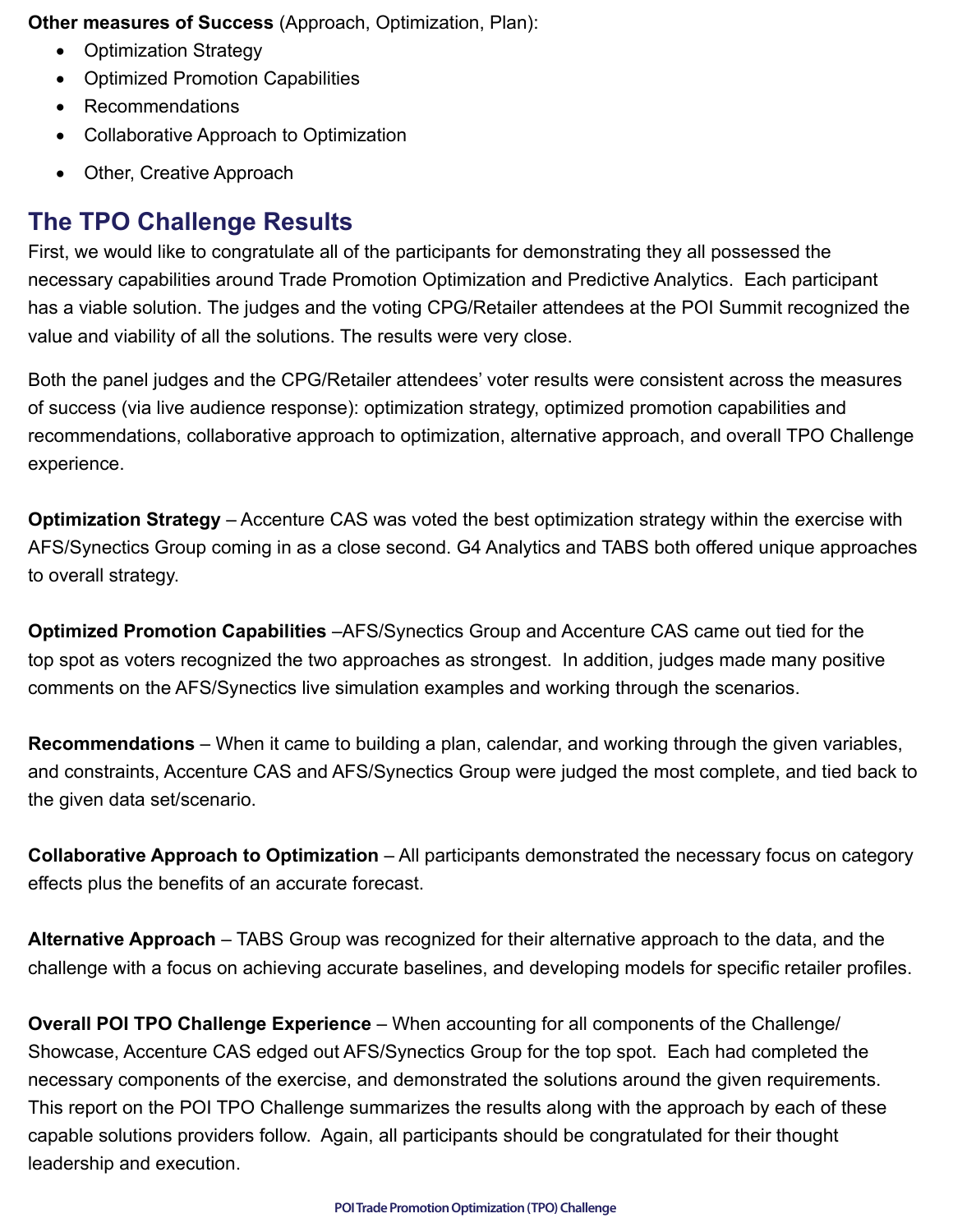

## **Accenture - Predictive Analytics and Trade Promotion Optimization**

Trade promotion optimization is the next critical step in delivering behavior-changing capabilities to account teams that have traditionally made trade promotion funding and spending decisions with no more than minor adjustments to year over year programming. This no longer has to be the case.

With the increased availability of scan and electronic point-of-sale data (coupled with syndicated / census data), there is real opportunity to develop a foundation for predictive planning. Predictive analytical models and algorithms can be applied to determine projected outcomes; i.e., baseline forecasts, promotion lift, plan optimization, category impact and more. Solutions that can harness this information, turn it into insights and place it at the fingertips of planners and account teams will win the TPO Challenge.

#### **Promotion Effectiveness Analysis and Forecasting**

The TPO Challenge was designed by the Promotion Optimization Institute to identify the best solutions for predictive analytics, and awards were presented to the solutions demonstrating optimization strategy/ capabilities around a promotion, and were closest on average to the actual results when compared to plan. Participants were asked to examine two years of historical data including shipment and syndicated data from a consumer goods company, and – with a small data set on two product groups – effectively demonstrate a strategic promotion plan that could be optimized for volume, profit, and revenue for the total corporate product portfolio as well as Incremental Lift, Forecast Accuracy, and Promotion ROI.

To deliver the best results for the TPO Challenge, Accenture insights were delivered from the Accenture CAS trade promotion optimization team and the Accenture Interactive Marketing Analytics team.

## **Winning the TPO Challenge**

Accenture approached the TPO Challenge with a 'single-screen planning and optimization' solution to provide powerful analytics and choice, coupled with ease of use and visualization of the promotions calendar. Four key steps drove the TPO process:

- **1. Load the data** Import scan and syndicated consumption data.
- **2. Analyze the data** Sophisticated algorithms examine the data to extract key information used to create the three analytical scenarios.
- **3. Create optimization scenarios** Three scenarios created: baseline prediction, promotion optimization and plan optimization.
- **4. Select optimized plan**  Based on the scenario's results, baselines or promotions are created.

The initial data assessment provided several key insights which we then used to determine the best course of action to deliver the required outputs. The assessment confirmed that there were enough data points to enable us to make some assumptions and complete the objectives of the challenge, providing presentable results.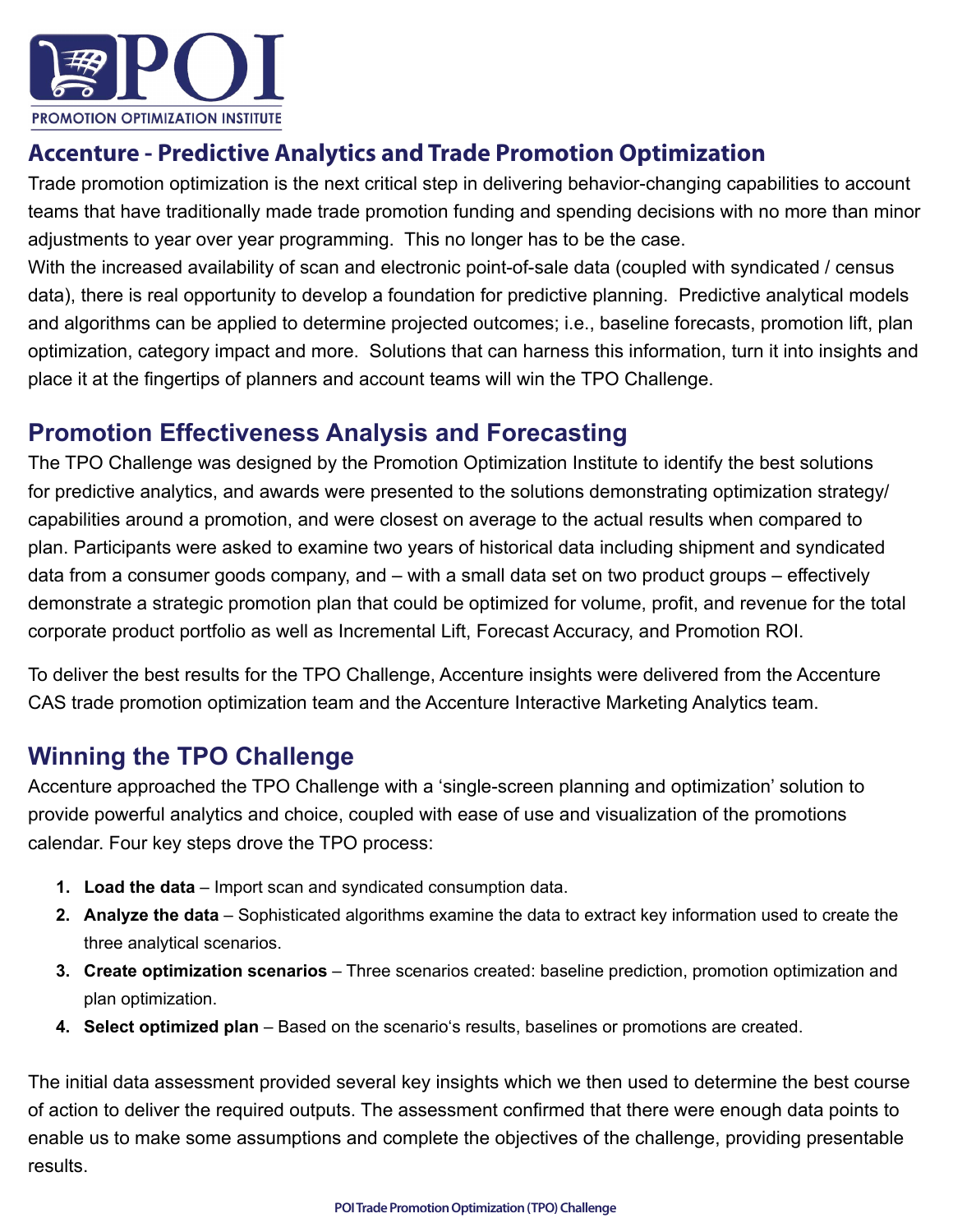#### **Results and Lessons Learned**

Making minimal assumptions about the data, the Accenture team was able to derive accurate outputs, but only as to volume. These outputs allowed us to establish alternative promotions that clearly provided greater volumetric results. Data issues prevented going deeper into financial performance.

Additionally, by making some aggressive assumptions on promotion ACV and costs, the team was able to produce promotion plan options that provided results showcasing the levers between cost, timing and depth of promotion activities.

The combination of results, coupled with the overall Accenture approach delivered a compelling understanding of trade promotion optimization backed by a sophisticated solution that won over the judges of the TPO Challenge.

*"In the emergent trade promotion optimization space Accenture has proven they clearly understand the opportunity as well as demonstrating a strong offering to Promotion Optimization Institute members and the industry as to what is possible today for those who want trade promotion optimization capabilities and analytics to drive their decision making and collaborative planning with their retailer partners."*

Michael Kantor Chief Executive Officer Promotion Optimization Institute (POI)

Accenture was selected as the **Winner of the Overall POI TPO Challenge Experience** with a first place position in four of the five TPO Challenge categories including Optimization Strategy, Optimization Promotion Capabilities, Recommendations and Collaborative Approach to Optimization. Comments from the judges on the Accenture response included 'best optimization strategy' and 'most complete plan'.

#### **About Accenture CAS and Accenture Interactive Marketing Analytics**

*Accenture CAS trade promotion optimization* software provides greater understanding of consumption data to illustrate the true net effect of promotions using baseline simulation with historical data, promotion plan optimization based on user controlled constraints and promotion optimization: to determine the promotion types and price based on the constraints. Accenture CAS leverages neural network learning models to understand a promotion's past ability to drive incremental volume and statistical / mathematical modeling to derive a forecast baseline upon which a promotion plan can be built.

*Accenture Interactive Marketing Analytics* helps companies harness raw data to drive real-time, insightful decision making into marketing investments. Through these services, clients are able to better measure, manage and analyze their marketing performance. That leads to optimization that drives higher levels of business performance. The end result: the greatest return on marketing investment possible.

For more information on Accenture, visit [www.accenture.com](http://www.accenture.com) or contact: Gary Singer, Partner, Accenture, Customer Relationship Management at [gary.e.singer@accenture.com](mailto:gary.e.singer@accenture.com)

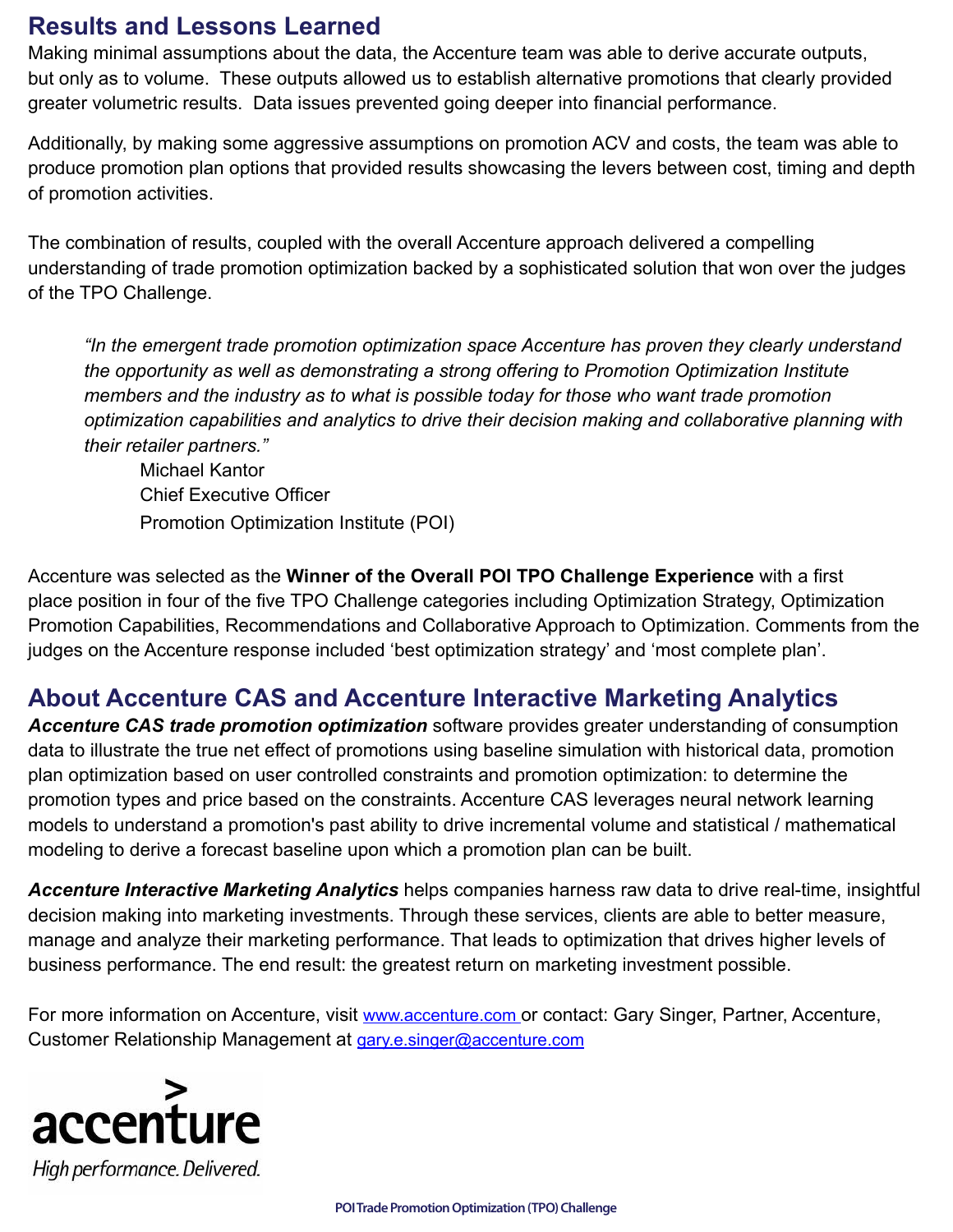

### **AFS Technologies/Synectics Group TPO Challenge Approach**

The POI TPO Challenge recently conducted at the November 2011 POI Summit in Chicago provided the opportunity to showcase the functional capabilities that exist today regarding predictive analytics and enterprise optimization. AFS Technologies/Synectics Group was proud to be a part of this ground breaking approach to advance the collaborative use of optimization in the CPG sector.

AFS approached the case study by not only solving for the one off predictive result of numerous promotion scenarios, but utilized the power of the TPO Planner and its constraint based modeling capabilities, to deliver an optimal annual planning calendar. AFS utilized its Trade Promotion Predictive Analytics (TPPA) application to develop historical baselines and lift coefficients from the data provided from the POI. The TPPA application then came up with the predicted results from the promotion scenarios supplied to us by the POI. TPPA also fed the baselines and lift coefficients into the TPO Planner where numerous annual planning scenarios could be developed utilizing various corporate strategies and constraints.

#### **TPO Leads to Collaborative Marketing**

Optimization in the next 3-5 year period is not going to be a "nice to have", it will be a "must have". The combination of the ability to manage massive amounts of data, coupled with significant advancements in modeling capability and accuracy, will provide the catalyst for optimization adoption by both retailers and manufacturers. Once this adoption becomes broader (based on "one view of the truth") it will exist to foster the catalyst for true collaboration of the (POI estimated) nearly \$200 billion trade promotion spend annually in CPG. To attain this "one view of the truth" regarding trade promotion optimization, expertise in 3 key analytical layers must be achieved to attain best in class status;

1) Trade promotion software solution that provides closed-loop capabilities regarding, budgeting, planning, settlements/deductions and pre/post promotion reporting;

2) Sophisticated predictive analytics capabilities that provide the user with accurate baselines and lift coefficients and the ability to deliver one off promotion predictions on numerous merchandising/pricing scenarios;

3) The last analytical layer is the most powerful. It is the ability to develop a strategic annual calendar optimized by a blend of corporate strategies revolving around profit, volume and revenue. This optimization engine needs to incorporate various constraints, e.g., seasonality, pre/post promotion timing gaps, promotional frequency, block out dates and always promote together/do not promote together.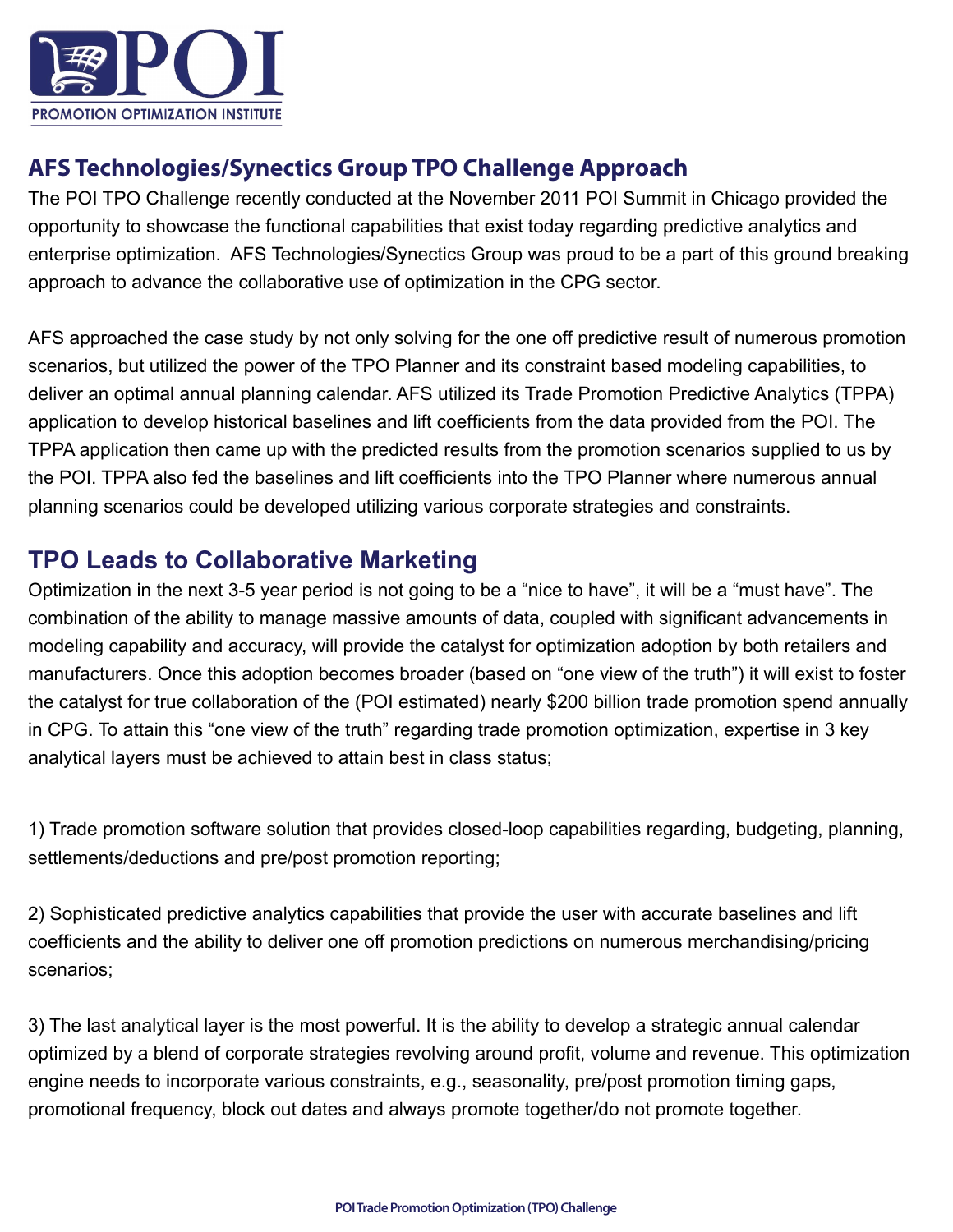These 3 analytical layers need to be tightly integrated to work concurrently at anytime during the annual promotional timeframe. An example being that the optimal annual strategic plan selected by corporate headquarters needs to be automatically fed the various planning levels in the TPM solution. Once fed to the TPM solution the integration link must exist between the TPM solution and the TPPA solution to develop one off promotion scenario planned events, which eventually could be electronically submitted to corporate for final approval. Another tightly integrated phase of the 3 layered system must be the ability to automatically feed updated baselines and lift coefficients to the TPO Planner.

The technology is here, the need is clear and the early adopters will reap the benefits of enjoying true collaboration with their trade partners. The "one view of the truth" provided by this sophisticated and accurate modeling, will foster greater trust that on both sides of the trading partner relationship, and will result in mutually maximizing the benefit. With the advent of digital media exploding, and the ability for both the retailer and manufacturer to deliver a branding message along with a promotion incentive…the time has arrived to optimize intelligently.

The POI continues to provided a rich forum for sharing and developing new approaches towards trade promotion optimization. We are at a critical and exciting crossroad in the CPG sector and the POI is providing critical leadership at an important time for both the retailer and the manufacturer to discuss, design, develop and most importantly execute a standard approach to Trade Promotion Optimization. This important work being conducted at POI will result in true collaboration and more importantly a maximum return on the nearly \$200 billion CPG trade promotion investment.

For more information regarding the AFS Technologies integrated approach to true trade promotion optimization visit [www.afsi.com](http://www.afsi.com) or call; Wayne Spencer SVP Business development, AFS Technologies, Inc.; 484-241-0883; [waynes@afsi.com](mailto:waynes@afsi.com)

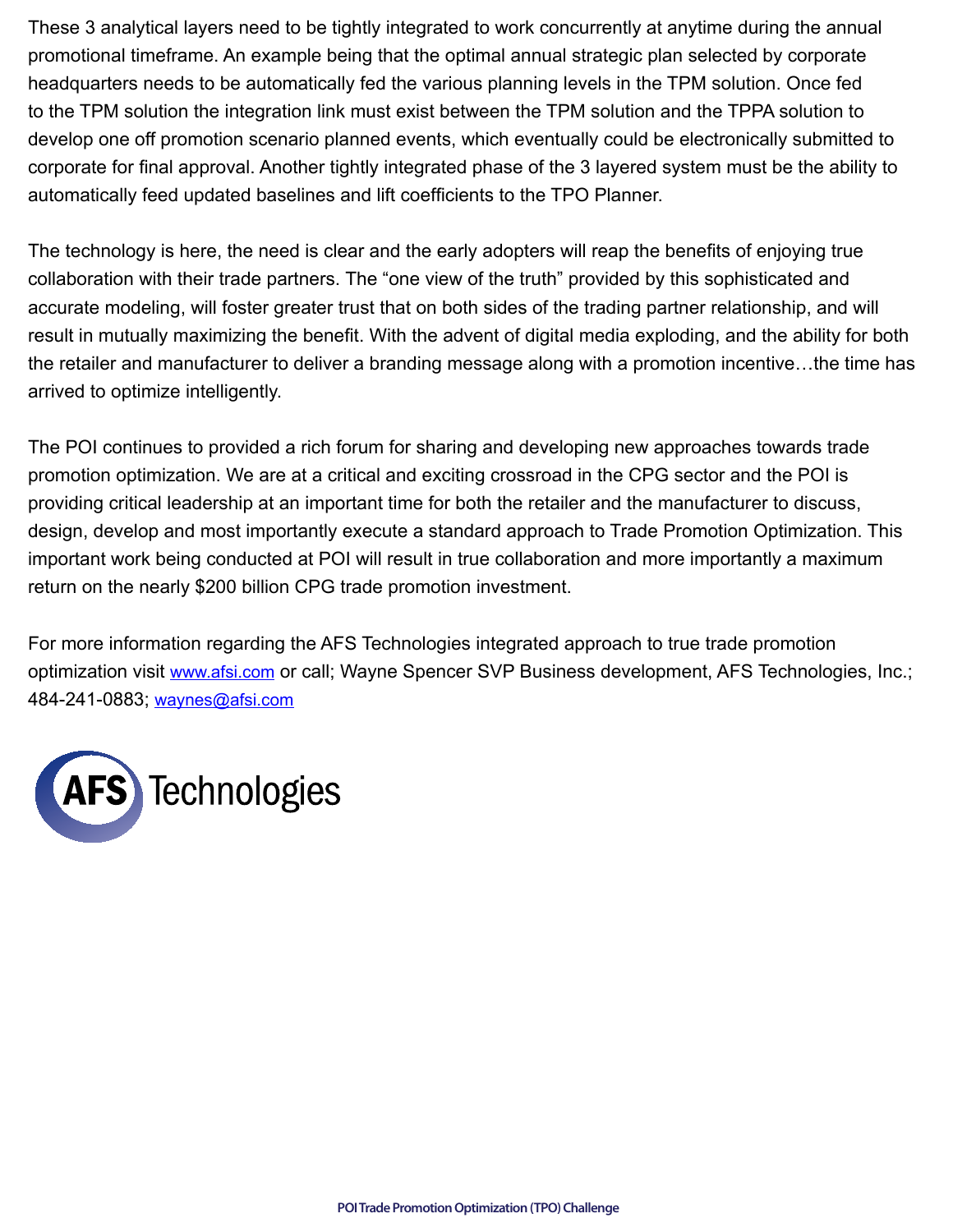

#### **G4 Analytics TPO Challenge Approach**

The Promotion Optimization Institute POI is the leading industry body helping consumer goods manufacturers and their retailer partners build improved promotional programs. Together with Gartner, Inc., POI has invited technology providers to demonstrate their capabilities in optimizing a masked data set of manufacturer promotions.

### **Summary of Findings**

The initial data set provided some challenges. The promotional file included both merchandising promotions with noticeable consumer response, long term discounts reflecting retailer EDLP strategies, and other nonconsumer financial transactions. In addition pricing, costing and promotional attributes were inconsistent in the data.

The first step was to cleanse the data to build a data set which could be appropriately modeled. Data cleansing included:

- Selecting a sub-set of consumer impacting promotions
- Calculating an average non-promoted price for each account
- Assigning an average cost of goods number across each product.
- Assigning non-pricing attributes to each promotion (Feature, Display, General Merchandising etc.)

Once the data was cleansed the selected promotions were mapped to the sales data and full impact for each promotion was calculated. The calculations for each promotion included:

- Discount Level driving the promotion
- Non-promoted Baseline Sales (sales volume without promotions)
- Promotional Lift (above base sales)
- Promotional ROI for both Manufacturer and Retailer for each promotion

The primary impact that could be measured in the data was the level of discount assigned to a promotion. This is typically the strongest driver of promotional performance, and it was the most important factor in the POI challenge data.

#### **Modeled Promotions**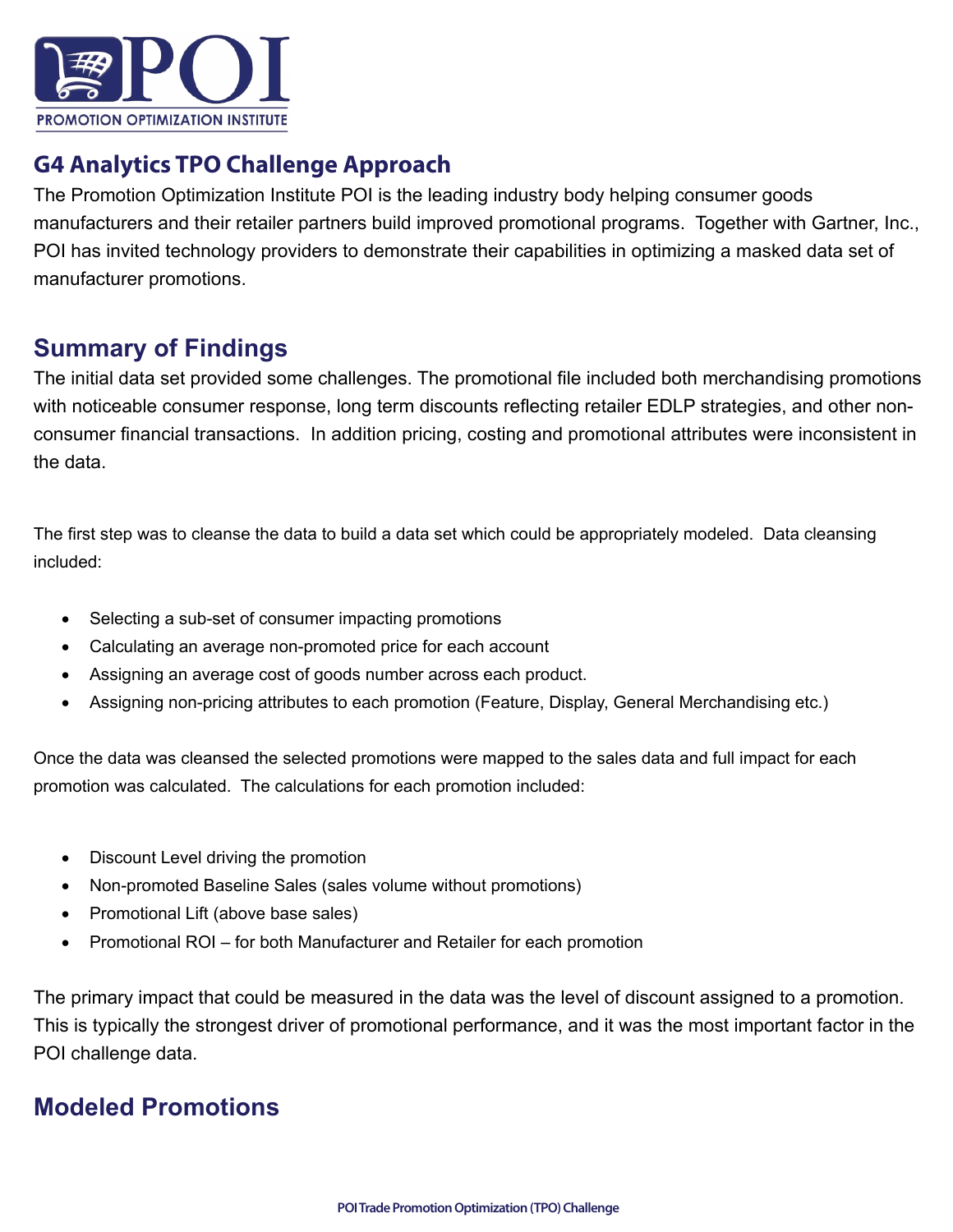The filtered data was loaded into the G4 Analytics application, and a basic predictive model was established. This model was then applied to the test data.

The model used the historical data set to predict performance for the baseline sales, promotional lift, along with a full financial analysis for each promotion.

### **Key Promotional Calculation**

Incremental Gross Profit (Promotional Contribution) = Incremental Gross Sales – Incremental Total Promo Spend – Incremental COGS.

The promotions are modeled using the same set of techniques.

- Historical sales (syndicated in this case) are broken into Base, Incremental and Total Sales.
- Incremental Sales are mapped to the cleansed set of individual promotions.
- EDLP promotions are treated as part of baseline, and non-consumer financial events with the retailer are excluded.
- Using baseline and incremental sales a lift factor (Lift \* Base = Total) is calculated for each event.
- Costs are assigned to the event both using the funding rate and by calculating an incremental COGS incremental COGS Rate \* Incremental Volume.

### **Summary**

In both cases the promotions are modest affairs that generate small additional returns for both manufacturer and retailer. While actual results tend to vary show the greatest variance from predictions at the low end of the model, these results are in line with the historical results for the account.

As discount is the primary determinant this exercise just scratches the surface. The effects across the category and on competitors are not known. Substantially more needs to be understood about secondary promotional support. Frequency and cross account impacts also need further analysis. An entire set of analysis on incremental return per dollar should also be completed looking at the detailed cost of the promotional discounts and secondary activity. None of this can be done with this data set without making many more assumptions.

However, it does appear that modest promotions can be profitable for both manufacturer and retailer. It is also clear that large discounts will have very large effects on consumption and very high multiples of sales can be generated. The effects of those promotions on the parties are largely dependent on how the cost of the discount is shared.

Armed with advanced analytics, the best-in-class consumer goods companies are generating improvements in the effectiveness of programs which go directly to the bottom line. These improvements come from:

- Focusing resources on programs which deliver higher sales for the same investment
- Identifying and eliminating programs whose costs exceed their return to the business
- Optimization of trade spending across all possible promotional activity
- Reducing supply disruptions by improving forecast accuracy through the use of predictive analytics

G4 Analytics helps companies capture these improvements, measuring the effects of promotional programs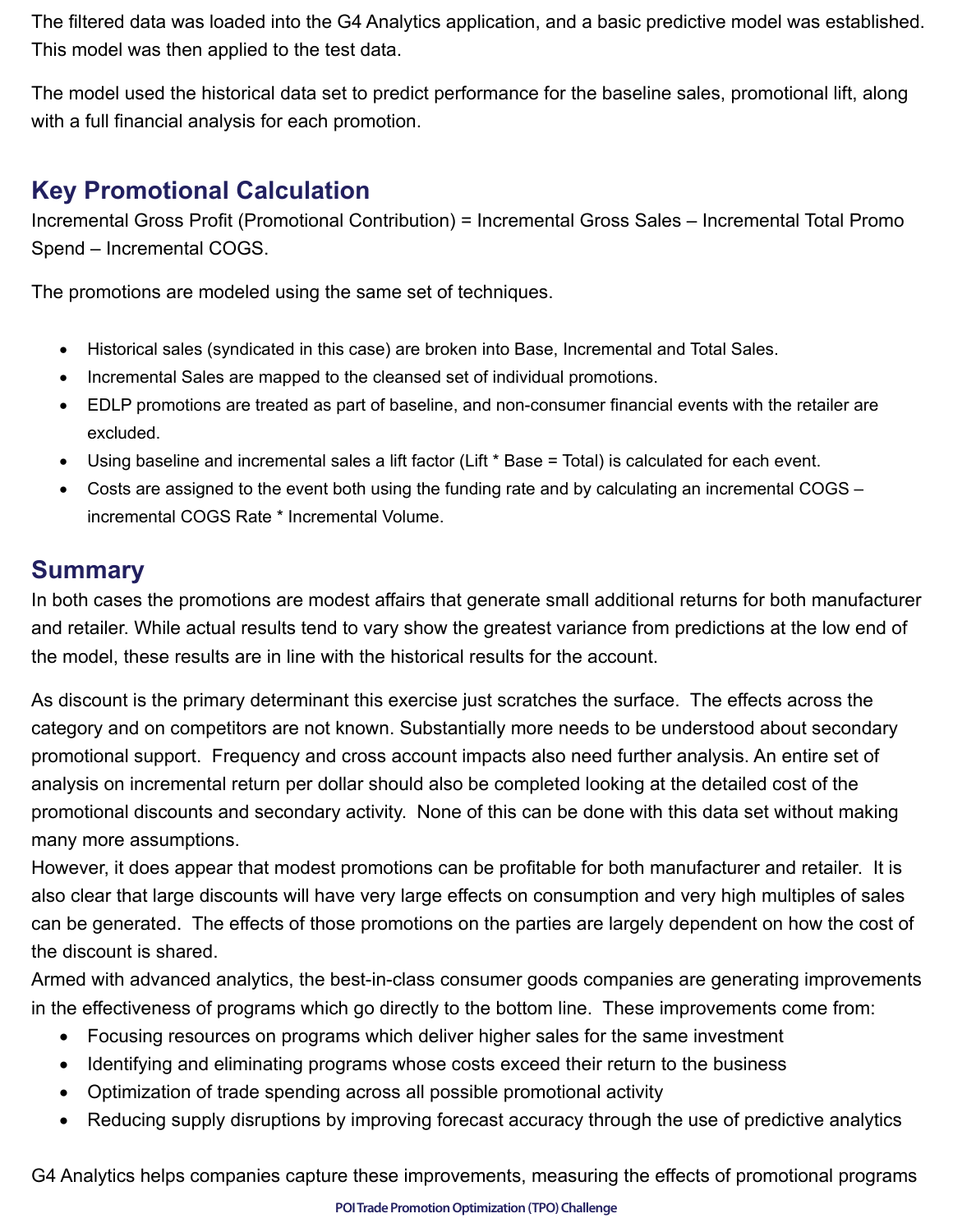and their attributes, understanding profit and loss for both manufacturers and retailers, capturing total category and other consumer effects, and building this analysis into the business process where programs are designed and executed.

This improvement comes from embedding historical analysis in the budgeting and planning process, predictive models during pre-evaluation and retailer negotiation, and in-flight tracking to increase visibility and improve supply chain reactions.

## **G4 Analytics Solution**

G4 Analytics is a software company focused on providing solutions to the analysis needs of the consumer products industry. Our solutions support an integrated selling process as described by Eric Sorenson, founder of The Center for Retail Management at The Kellogg School of Business. This process incorporates information from internal and external sources into targeted analysis used in all phases of selling.

For more information on G4 Analytics, visit [www.g4analytics.com](http://www.g4analytics.com) or contact: Richard Hall, CEO, G4 Analytics at (301) 641-2112.

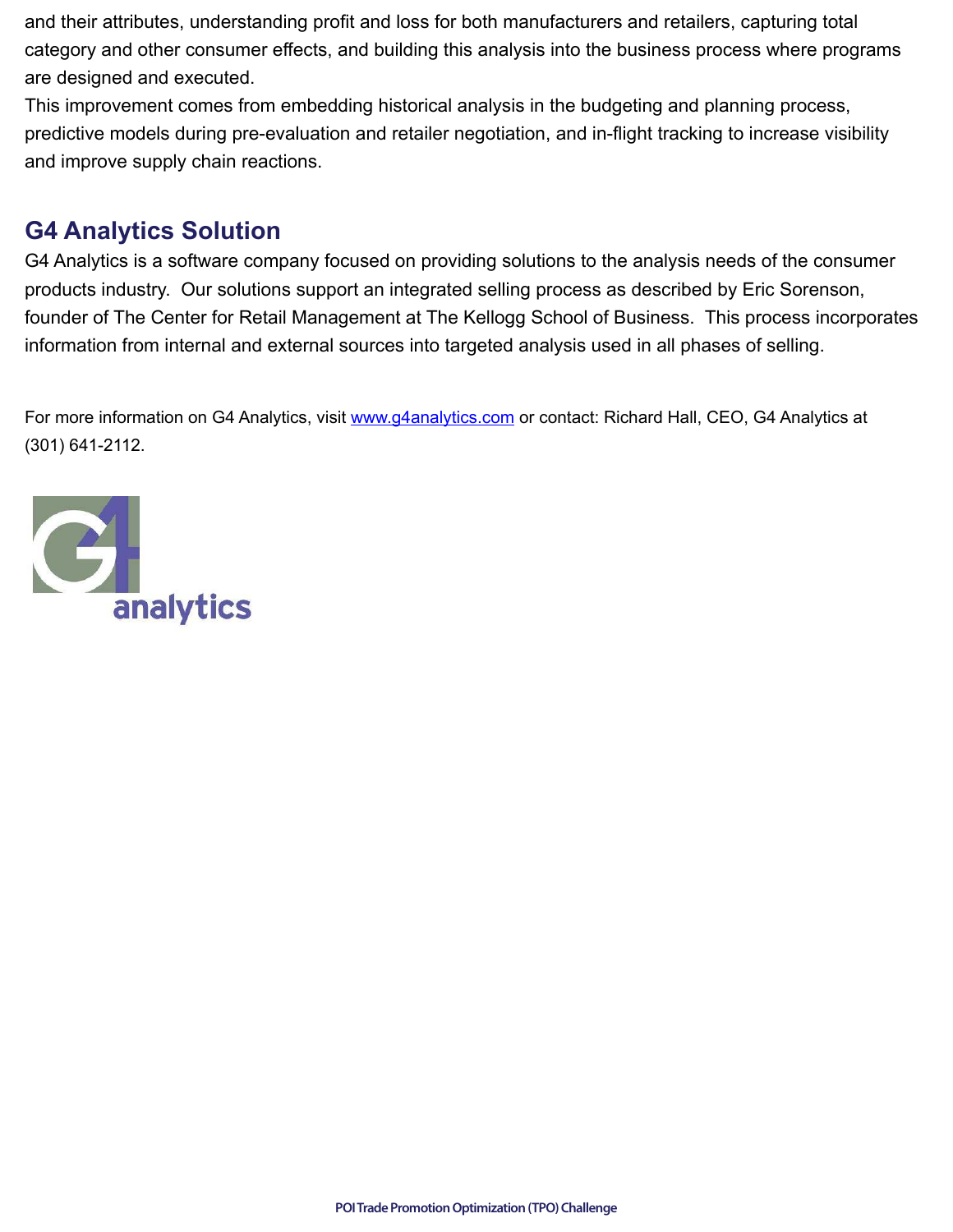

## **TABS Group TPO Challenge Approach**

The TABS Group approach to the POI TPO Challenge centered on data integrity. The models the TABS Group built around were:

- Units, not dollars, cases, equivalent volume or any other measurement
- Product hierarchy: brand-size structure
- Handling of promotional packs
- Retailer profile
- Calendar alignment: TPM vs. Syndicated Data Retail sales, not shipments
- Used CFS metric for dollar sales: consumed factory shipments (retail units x factory price)
- • Create a baseline estimate TABS AccuBase™ (Jetta and Rengifo, 2010)
- Minimal time on what has been, maximum time on what should be
- The Theory of Retailer Price Promotion (Jetta, 2008)

#### **Arbitrage Opportunity Condition: Jetta (2008)**

Intriguing for retailers and manufacturers participating in evaluating the TPO Challenge was Dr. Jetta's derivation of Arbitrage Opportunity Conditions (AOC) where both parties can make riskless profits. Will the expected lift exceed a hurdle rate that is a function of ad costs, margins in the value chain, baseline sales and the manufacturer subsidy to the retailer?

According to Dr. Jetta, "In a narrow, but meaningful, set of circumstances the conditions are ripe for riskless profits, assuming that retailers and manufacturers are willing to collaborate on areas where they have typically been unable to in the past. These areas would include sharing of margin information, flexibility on Advertising costs, and promotional structure. If both parties can transcend these traditional barriers to collaboration, then the potential profitability benefits are huge."

#### **Lift Model Creations and Recommendations**

- Utilize QRF (Quadratic Response Function) to create the model, assuming sufficient observations.
- Create a model for specific retailer profiles for projections to non-tracked accounts. E.g. Northeast Food, EDLP Food, National Drug
- Incorporate qualitative metrics, as available
	- Consumer Offer (e.g. 50% Off vs. BOGO)
	- Ad Size and Location
	- Best Vehicle and Key Dates
	- Shared vs. Solo Space
	- The basis of predictive promotional planning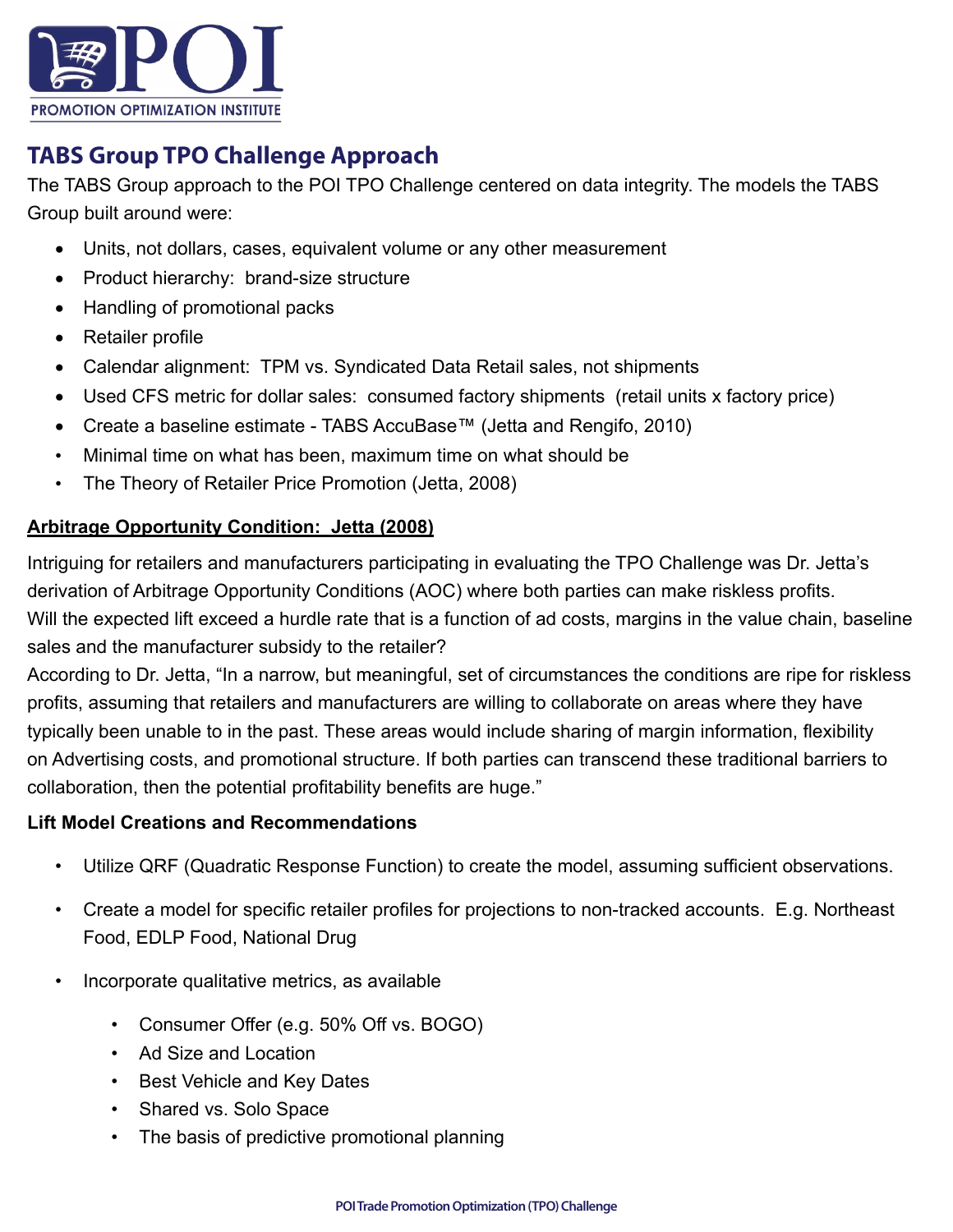#### **The Theory of Retailer Price Promotion (Jetta, 2008)**

Dr. Jetta also explained during the TPO Challenge that more trade spending need not be sourced from consumer marketing dollars. Traditionally, manufacturers have viewed consumer marketing and promotional dollars as a fixed pot. He once again called on everyone to get past the paradigms because profitable trade spending actually generates more dollars to invest in to consumer spending, which helps the baseline. A higher baseline will make promotional spending even more efficient and profitable. Each spending strategy can be self-supporting for the other.

Specifically, Dr. Jetta provided both empirical and theoretical proof that the temporary sales lift from retailer promotions is truly incremental at the brand, category and retailer level. According to Dr. Jetta, "It does not source from future weeks, other brands or other retailers. Sales exhibit a Complete Category Expansion Effect, and this effect is consistent with the fundamentals of microeconomic theory."

#### **About the TABS Group, Inc.**

TABS Group, Inc. was founded by *[Dr. Kurt Jetta](http://www.tabsgroup.com/management-team/dr-kurt-jetta/)* in 1998 as a service with a better way to conduct Sales and Marketing analytics in the Consumer Products Industry. Back then – and still to this day – there is an inordinate amount of time and expense dedicated to the analytics process with little concern for the return on that analytics investment. TABS has developed unique and affordable processes to strip out time and cost from the analytical process. The commitment TABS shows towards Analytical Innovation is a testament to the value gained by our clients. Our methodologies are robust, proven, and put to work daily for dozens of clients across a variety of Food, Drug, and General Merchandise categories. For more information on TABS [Group, Inc. visit www.TABSGroup.com](http://www.TABSGroup.com) or write kurtietta@tabsgroup.com

The Analytical Business Solution